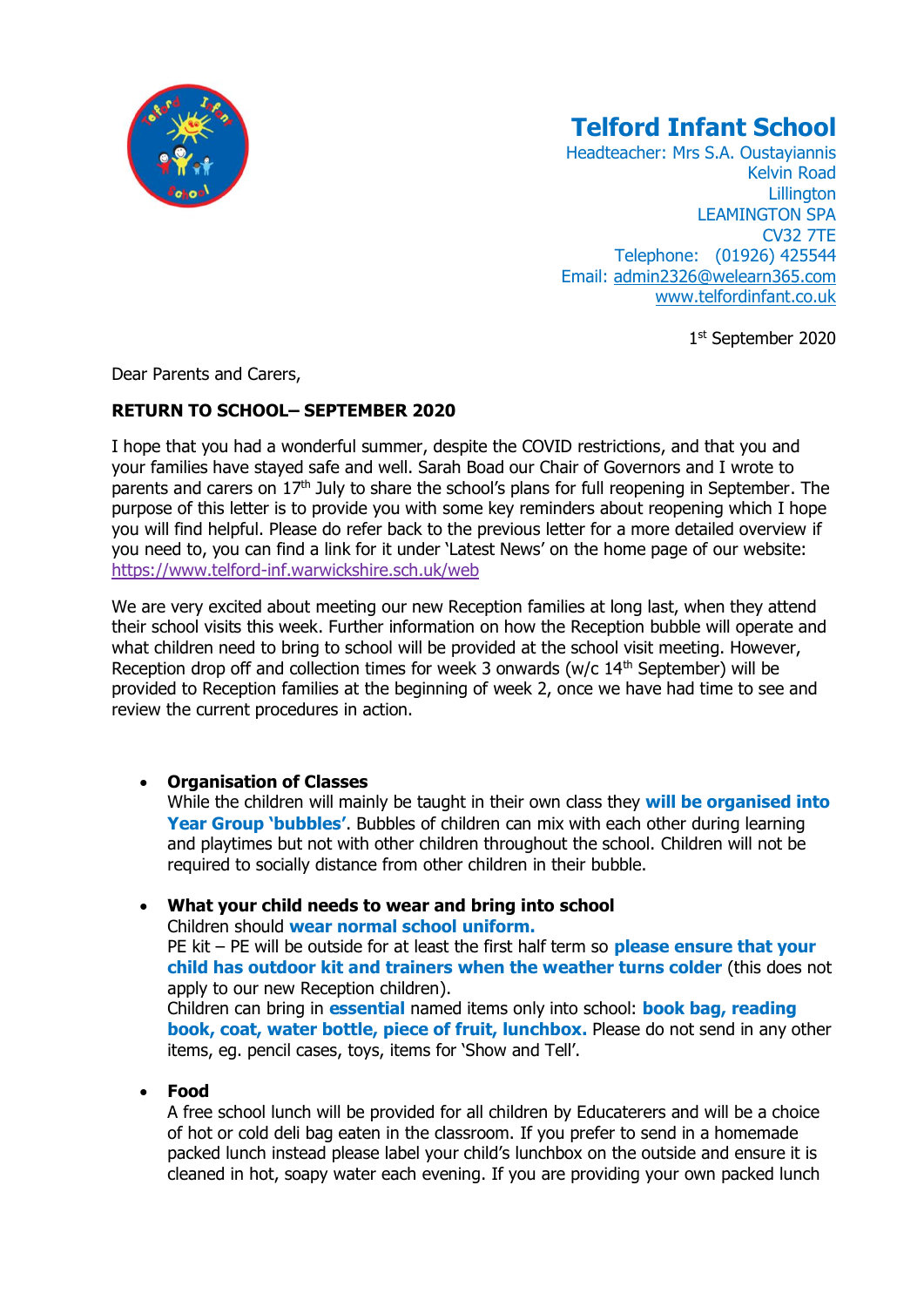please email the office team so that the correct number of free school lunches can be ordered. Please note that the school kitchen requires you to keep lunch arrangements consistent on a weekly basis.

**Please send in a clearly named water bottle with fresh water for your child each day.**

We are still waiting for confirmation as to whether the government's free fruit scheme will resume. **If you wish your child to have a mid morning snack please put a piece of fruit in their book bag.** NOT strawberries, kiwi or pineapple please due to allergies.

## • **Access to the school building**

We have always been very proud of our open door policy for parents but physical access to the building cannot be permitted in the short term under the terms of our Risk Assessment. **Parents and carers are not permitted to enter the school building (including classrooms) without a prior appointment.**

For now parents are asked to **contact class teachers by email on** 

**[admin2326@welearn365.com](mailto:admin2326@welearn365.com)** – your child's class teacher will respond to you by email or phone.

The **school office is manned between 9am and 4pm** for any general phone queries or email messages.

We highly value the strong relationship we have with our familes at Telford Infants and we shall be in touch very soon about alternative plans that we are making to share and celebrate your children's learning with you, including online Learning Reviews with parents. We are keeping an open mind about Christmas and will review this in October!

## • **Clubs**

**SMILES Club will be partially reopening** and our SMILES Club Manager has been in touch with families of children due to attend to confirm arrangements. **There will be no other after school clubs** for at least the first half term.

• **Arrangements in the event of enforced school closure/bubbles of children being sent home**

Schools must have a plan in place for remote learning and for providing onsite education for key worker and vulnerable children by the end of September. Ms Roberts and I have been working on this over the summer holidays and we shall be in touch with you about this shortly.

#### • **Drop off and Collection**

\*We are trialling the following one way system and staggered start and end times. Please be aware that if these systems don't work as we expect them to then we will have no option but to adapt them.

\*There will be a **one way system around school in a clockwise direction**. At both drop off and collection all families must **enter through the pedestrian gateway**, walk through the front playground, past the Reception outdoor classroom, around the back of the school and then down the side of the school next to Juniors and **exit through the Year 3 and 4 Junior School gates.**

\*There will be arrows marking this out and staff will be on hand whenever possible to support a steady flow of familes on site.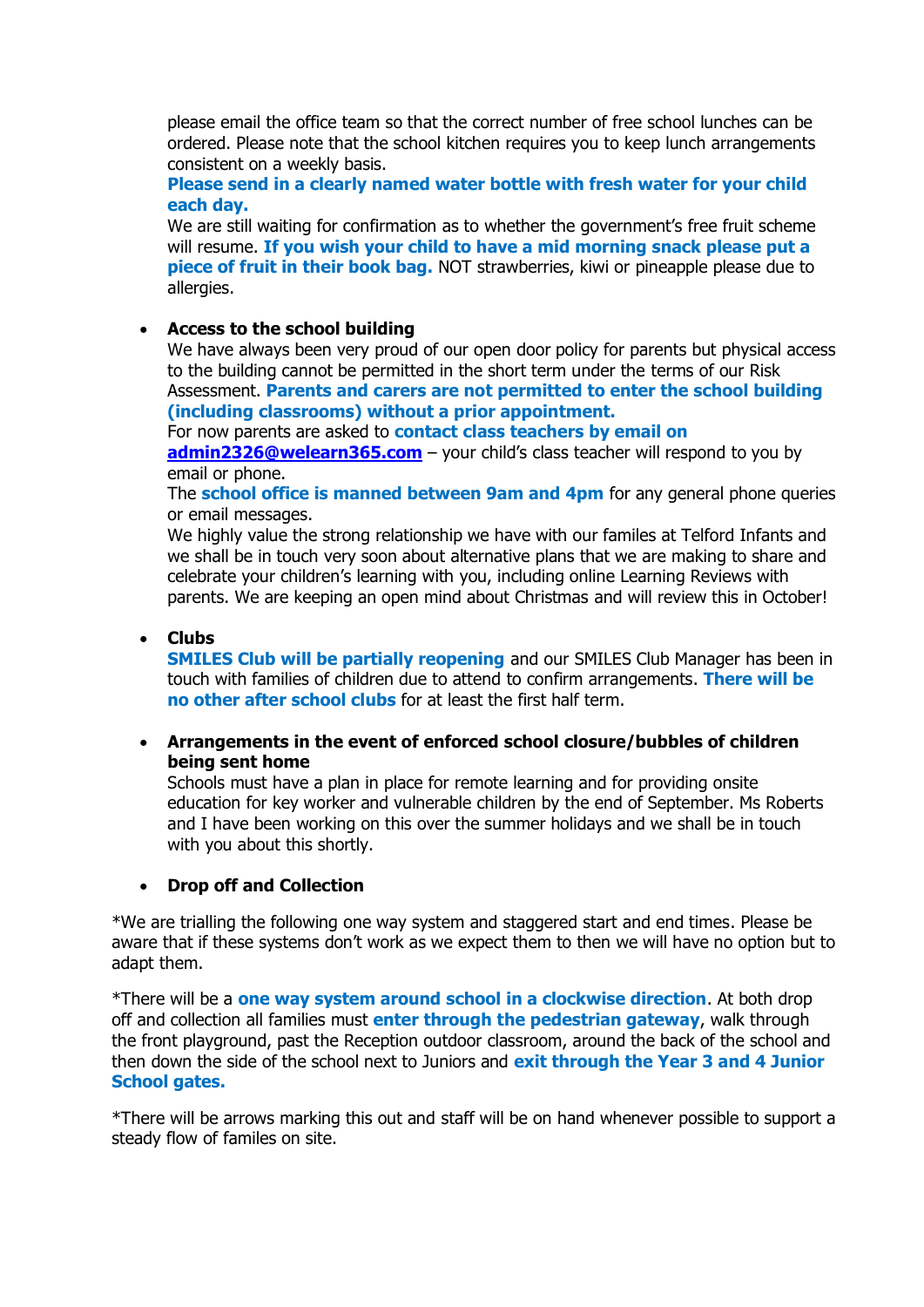\***Children will enter and exit school using their external classroom door** – there will be a sign showing the class name on each door. We respectfully ask parents to maintain a 2m distancing from each other and Telford staff to ensure everyone's safety.

Sunshine class children will use the door in between Primrose and Sunshine at the back of the school at the start and end of each day  $-$  a member of staff will be on hand in the first few days to direct you.

| <b>CLASS</b>                       | <b>DROP OFF TIME</b> | <b>COLLECTION TIME</b> |
|------------------------------------|----------------------|------------------------|
| <b>Sunshine</b><br><b>Indigo</b>   | 8.45am-8.55am        | 3.05pm-3.15pm          |
| <b>Primrose</b><br><b>Sapphire</b> | 8.55am-9.05am        | 3.15pm-3.25pm          |
| <b>Amber</b><br><b>Turquoise</b>   | 9.05am-9.15am        | 3.25pm-3.35pm          |

\*The school day will be staggered as follows:

\*Families with 2 children attending Telford Infants are asked to drop off and collect their child at the earlier time provided.

Childminders and childcare clubs must to drop off at the earlier time and collect at the later time due to the larger numbers of children involved.

New Reception parents will be informed of their child's class times separately during week 2 (w/c  $7<sup>th</sup>$  September) – we need to trial the above system before we can make an infomred decision for another 90 families.

\*If you arrive later than 9.15am please take your child to the main school entrance where you can sign them in on a 'Late slip'. Please then press the buzzer and a member of staff will welcome your child and ensure they get safely to their classroom. We regret that parents/ carers cannot be allowed to enter the school building. We respectfully ask parents to maintain a 2m distancing from each other and Telford staff to ensure everyone's safety.

\* Children will wash their hands frequently throughout the day and at the start and end of the day this may need to be by hand sanitiser rather than soap and water. **Please email the office or inform your child's class teacher if your child cannot use hand sanitiser** so that they can wash their hands with soap and water instead. Please do **not** send in hand sanitiser for your child.

\* For your information - you will see contractors working onsite in the area around the back of the school kitchen. This is a long awaited project to replace our very old unreliable and inefficicient school boiler and the works will not affect our reopening Risk Assessment or the Health and Safety of the school in any way.

#### **Here is a summary of what you can do to help keep Telford Infant School community safe. Please:**

\***Do not send your child into school if they or another member of your household has coronavirus symptoms. Let us know as soon as possible.**

\*Should your child develop symptoms of coronavirus during the school day we will sensitively isoalte them from others and immediately phone you. **Please collect your child as a matter of urgency and take them for a coronavirus test.**

\*If needed, **engage with the government's Test and Trace process and any quarantine rules if you have recently returned from abroad.**